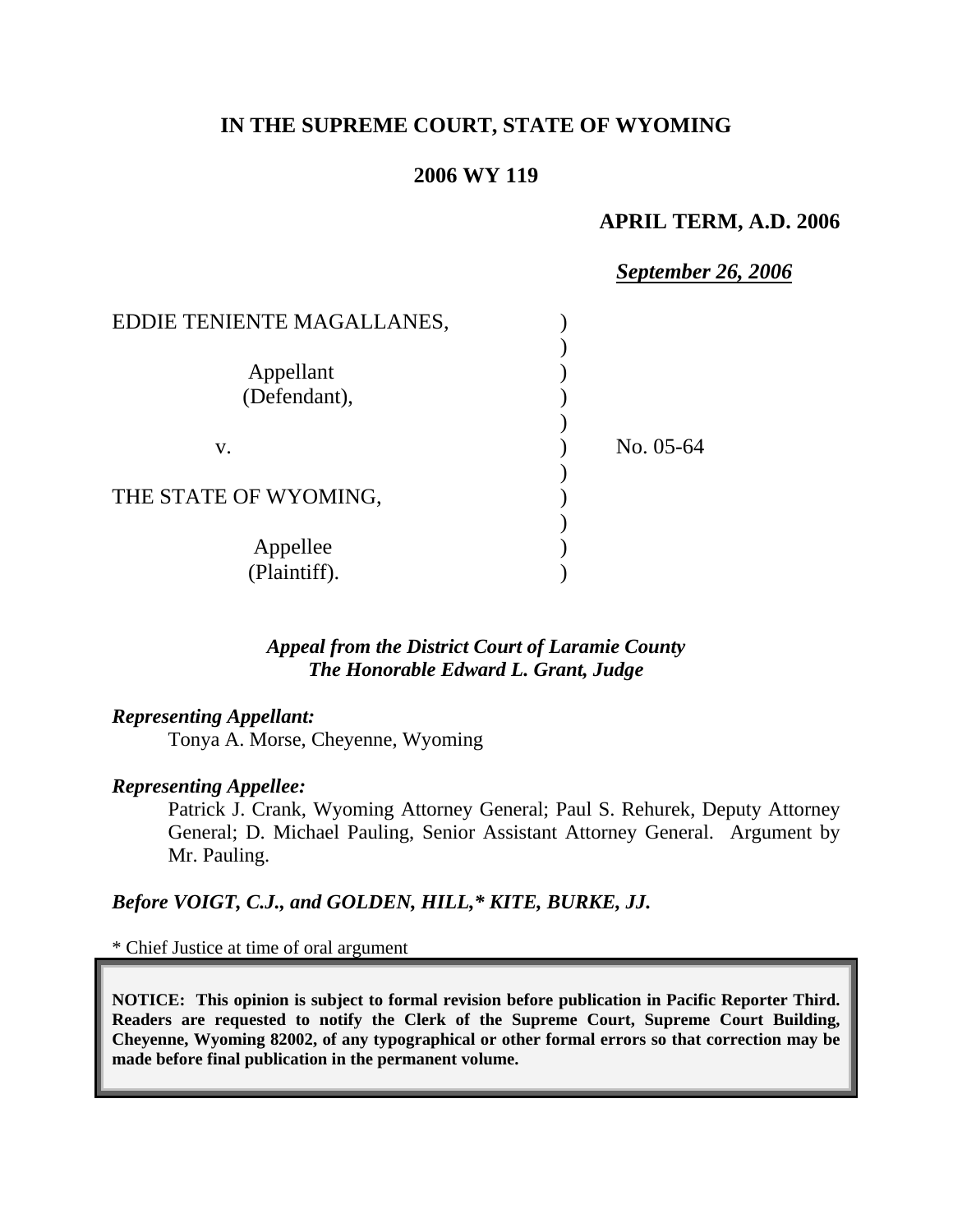**GOLDEN**, Justice.

[¶1] Eddie Magallanes was convicted following a jury trial of first-degree premeditated murder in the death of Joseph Lopez and conspiracy to commit that murder. In this appeal, Magallanes challenges the adequacy of the evidence supporting those convictions and asserts claims of ineffective assistance of trial counsel and prosecutorial misconduct. Finding no merit in the issues raised by Magallanes, we affirm.

### **ISSUES**

[¶2] Magallanes submits the following issues for our review:

I. Whether there was sufficient evidence for the jury to find [Magallanes] guilty of murder in the first degree where the evidence failed to show a conclusive cause of death, where no witness testified that they saw [Magallanes] actually shoot the victim, and where there is no physical evidence linking the victim to the crime?

II. Whether ineffective assistance of counsel, specifically in failing to follow up on DNA and scientific testing, denied [Magallanes] his constitutional right to a fair trial?

III. Whether the prosecutor committed misconduct by misstating the law, vouching for the credibility of a witness, and misstating facts in closing argument?

# **FACTS**

[¶3] During the evening hours of January 17, 2004, Joseph Lopez and his younger brother, Anthony, went to the home of Emilio Teniente in Greeley, Colorado. There, they met Bobby Rojas, Magallanes and his brother, Jesse Magallanes (hereinafter "Jesse"). The six young men sat around drinking, conversing, and listening to music. After a period of time, Teniente, Rojas, Lopez, Magallanes and Jesse decided to drive to Cheyenne to party.

[¶4] Jesse drove that evening, and Teniente occupied the front passenger seat. In the rear, Magallanes sat behind Jesse, Lopez sat in the middle, and Rojas sat behind Teniente. At some point during the drive to Cheyenne, Lopez made an inflammatory comment to Magallanes about his mother. Magallanes became angry and began punching Lopez. Thereafter, punches were thrown by all three occupants of the back seat. When the men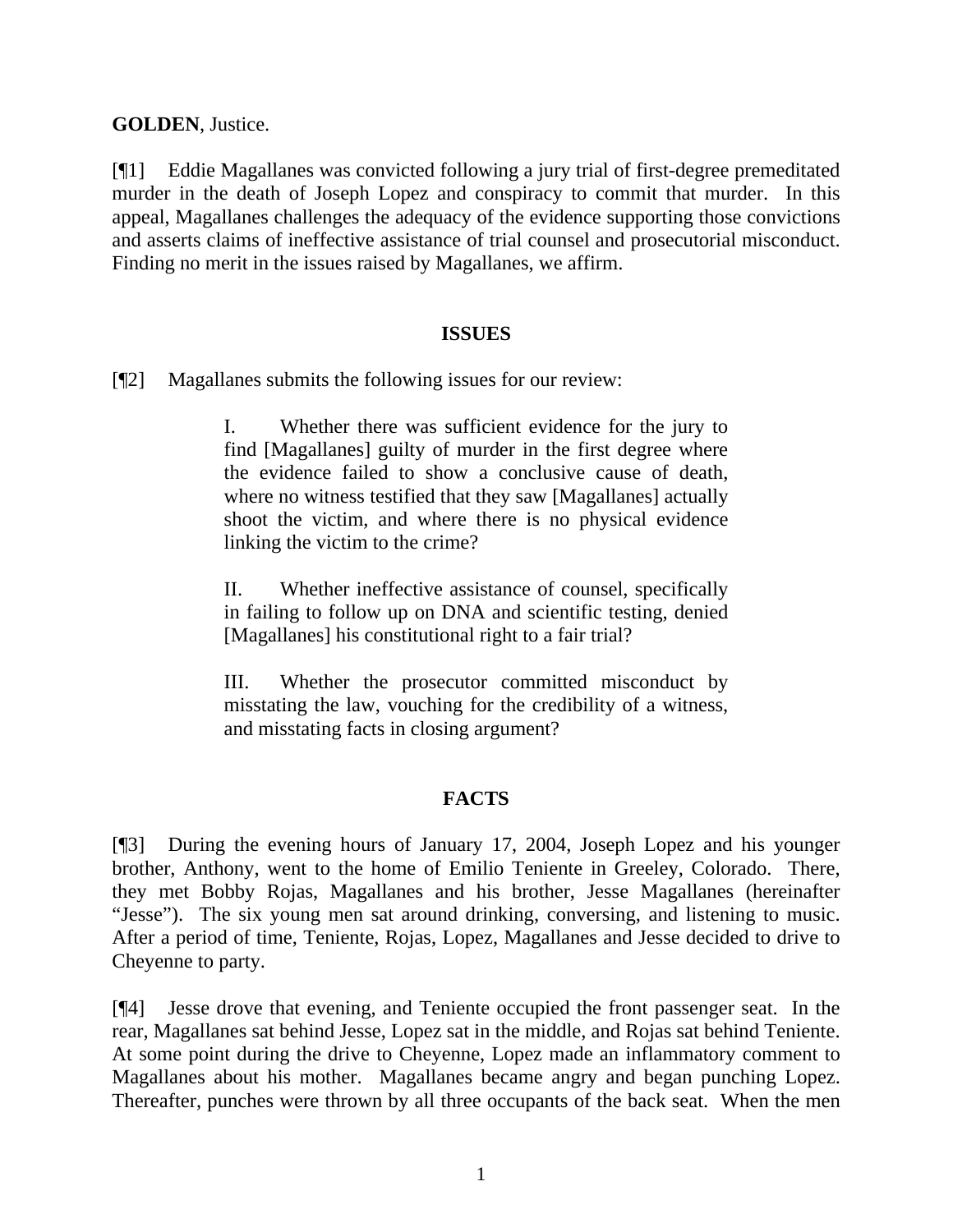reached Cheyenne, Jesse stopped the car, and he and Magallanes pulled Lopez out of the vehicle. Apparently believing they intended to leave Lopez there, Teniente told them to put Lopez back in the car because "he knows who I am."

[¶5] After placing Lopez back in the car, the men went to the house where Teniente's sister Sophia lived. Sophia immediately noticed blood on Lopez's face and admonished the men for fighting. She then helped Lopez clean up and gave him a clean shirt to wear while she washed the one he had been wearing. After that, things calmed down between the men and they sat around drinking and talking with Sophia and one of her female friends, Vanessa Hernandez. Approximately two hours later, Teniente suggested they return to Greeley, and the five men left Sophia's house.<sup>[1](#page-2-0)</sup>

[¶6] Shortly thereafter, Lopez began to scold the others for hitting him earlier. He told them they should have killed him and that they needed to take care of him before they returned to Greeley because his family would get revenge for the beating he had taken. At that point, Magallanes struck Lopez, and Teniente pulled out his .25 caliber semiautomatic pistol, pointed it at Lopez's head and told him to shut up. Teniente then directed Jesse to drive to Campstool Road. When they arrived at the College Drive overpass on Campstool Road, Magallanes and Teniente had Jesse stop the vehicle under the bridge.

[¶7] Magallanes removed Lopez from the car and started beating and kicking him, eventually driving him to the ground. By this time, Jesse and Teniente were outside the vehicle. While Jesse attempted to stop the fracas, Teniente passed his pistol to Magallanes and told him to "shoot that guy." Magallanes then shot Lopez twice in the head, once above the left ear and once toward the back of the head. The four men left Lopez on the road and returned to Sophia's house, where Magallanes and his brother dropped off Teniente and Rojas before heading home. Approximately forty-five minutes later, around 2:00 a.m., Sophia and Hernandez drove Teniente and Rojas back to Greeley.

[¶8] Shortly before 2:00 a.m., Michael Hampton, a security officer for Frontier Refinery, left the refinery and drove east on Campstool Road. As he approached the area of the overpass, he saw what appeared to be debris on the roadway and attempted unsuccessfully to swerve and avoid it. After hitting it, Hampton stopped his vehicle and discovered that the object was the body of a young man. The Laramie County Sheriff's Office was immediately contacted.

[¶9] During the ensuing investigation, law enforcement learned that Lopez had accompanied Teniente and others to Cheyenne the previous evening. Law enforcement's investigation into Lopez's murder, however, was hampered by an orchestrated effort to cover up what had taken place in Cheyenne. As part of the cover-up, Rojas, Jesse,

 $\overline{a}$ 

<span id="page-2-0"></span> $<sup>1</sup>$  Jesse, once again, drove the car and the other men got in the seats they occupied on the trip to Cheyenne.</sup>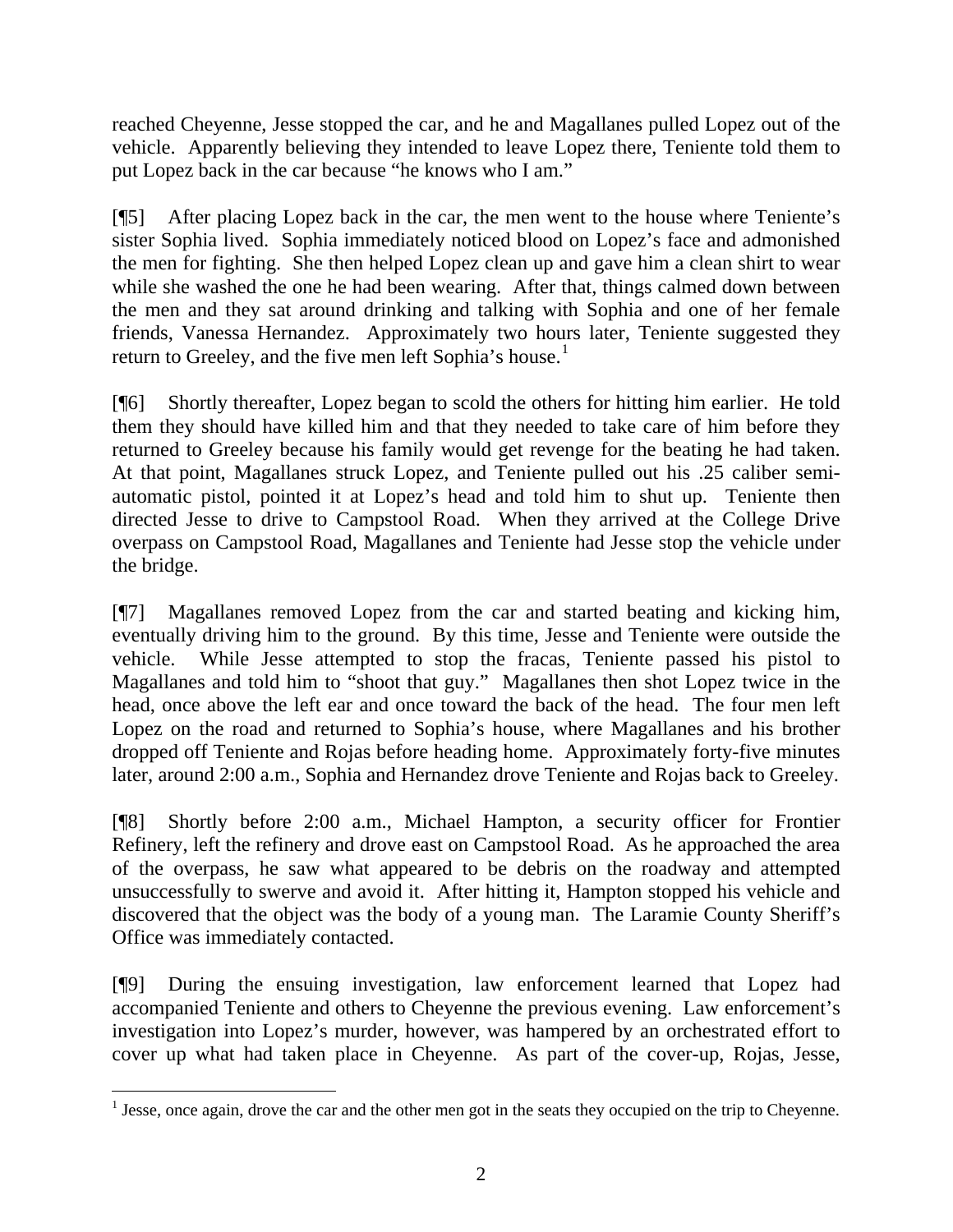Sophia and Hernandez told a similar fabricated story that Lopez had left Sophia's home by himself and never returned, and conveniently failed to mention Magallanes' presence in Cheyenne on the night in question. Those fabrications started to unravel when Sophia was arrested for possession of a controlled substance.

[¶10] Based on information obtained from the ongoing investigation, the State charged Magallanes with the premeditated murder of Lopez and with conspiring with Teniente to commit that murder. In September 2004, a jury found him guilty on both charges. The district court sentenced Magallanes to concurrent terms of life imprisonment without the possibility of parole. This appeal followed.

# **DISCUSSION**

# *Issue I – Evidentiary Sufficiency*

l

[¶11] Magallanes contends that his conviction for first degree murder cannot stand because: (1) the State failed to conclusively prove Lopez's death was caused by the bullet wounds to his head; (2) no witness actually saw Magallanes shoot Lopez; and (3) there was no physical evidence linking Lopez to the crime.<sup>[2](#page-3-0)</sup> In reviewing Magallanes' sufficiency of the evidence claim, we must determine whether a rational jury could have found the essential elements of the crime beyond a reasonable doubt. *Vlahos v. State*, 2003 WY 103, ¶ 36, 75 P.3d 628, 637 (Wyo. 2003). We do not consider conflicting evidence presented by Magallanes, and afford to the State every favorable inference that may be reasonably and fairly drawn from the evidence it presented. *Id*., ¶ 36, 75 P.3d at 637-38. We have consistently held that it is the jury's responsibility to weigh the evidence, assess the credibility of the witnesses and resolve conflicts in the evidence. *Leyo v. State*, 2005 WY 92, ¶ 11, 116 P.3d 1113, 1116-17 (Wyo. 2005). We will not substitute our judgment for that of the jury when applying this rule; our only duty is to determine whether a quorum of reasonable and rational individuals could have come to the same result as the jury did. *Id*.; *Vlahos*, ¶ 36, 75 P.3d at 638.

[¶12] Magallanes' complaint concerning the cause of Lopez's death rests largely on selected portions of the testimony of Dr. Stephen Cina, the forensic pathologist who autopsied Lopez. Dr. Cina testified he could not determine whether Lopez died before or after being run over by Hampton's vehicle, but that Lopez would not have been exposed to that vehicle had the gunshots not left him incapacitated and lying in the roadway. Magallanes argues this latter conclusion is unsupported by the record, speculating that

<span id="page-3-0"></span> $2$  Magallanes also seems to suggest that insufficient evidence exists to sustain his conspiracy conviction. The adequacy of that evidence has not been properly raised as an issue before this Court. Additionally, Magallanes has failed to provide this Court with a cogent legal analysis supporting such a claim. We will therefore not consider it further. *Duke v. State*, 2004 WY 120, ¶ 49, 99 P.3d 928, 946 (Wyo. 2004).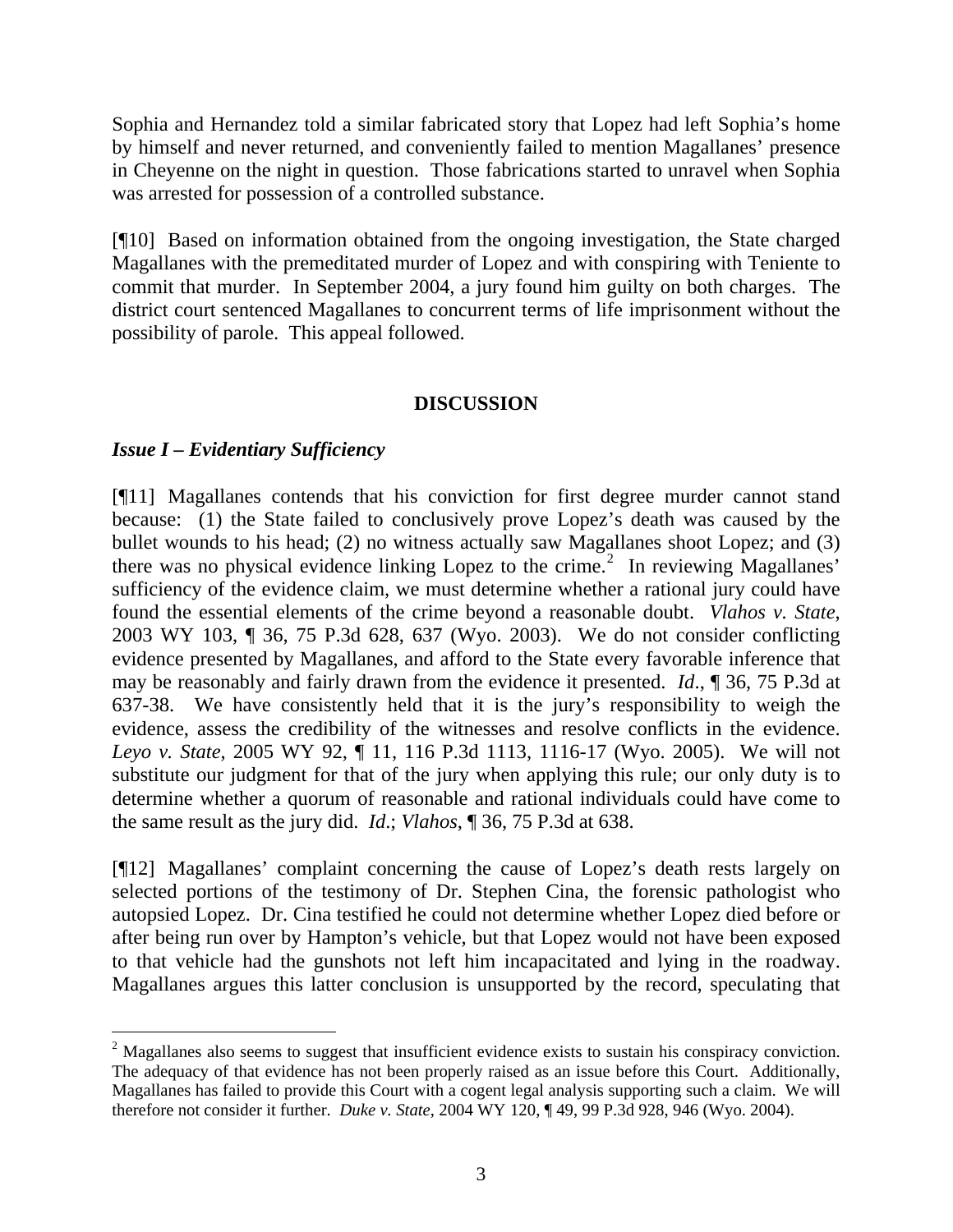Lopez may have been shot someplace other than the road and somehow managed to move himself onto the road after being shot twice in the head.

[¶13] In advancing this argument, Magallanes ignores the evidence that after his brother pulled over on Campstool Road – presumably on the right hand side of the road – Rojas remained seated on the right hand side of the rear passenger seat. Thus, when Magallanes, who was seated behind the driver, pulled Lopez out of the back seat and began to beat him, those activities can reasonably be inferred to have occurred on the road. Magallanes also ignores that the .25 caliber shell casings were also found on Campstool Road in close proximity to Lopez's body.

[¶14] Magallanes further fails to note evidence indicating that Hampton's vehicle did not hit Lopez's body until shortly before 2:00 a.m., which was approximately the same time Sophia and her friend embarked for Greeley to take Teniente and Rojas home and approximately forty-five minutes after Magallanes shot Lopez. That lapse in time is significant because, although Dr. Cina testified that the gunshot wounds to the brain might not have immediately resulted in death, and that the injuries caused to Lopez's body by Hampton's vehicle occurred either shortly before or shortly after Lopez expired, he also testified the bullet wounds would have incapacitated Lopez. Furthermore, Dr. Cina testified that Lopez had aspirated blood from those wounds and, from the amount of such blood discovered, Lopez could have been gasping for breath only for a short time after being shot.

[¶15] From that evidence, a rational jury could have reasonably inferred that Lopez was shot in the roadway and left there to die. A rational jury also could have reasonably concluded that the bullet wounds immediately rendered Lopez incapable of moving and, after a few minutes, no longer capable of gasping for breath, and that death's door was swinging shut, if not already closed, when Hampton encountered him that morning. We find ample evidence in the record to support a reasonable conclusion that Lopez's death was a direct result of the bullets Magallanes discharged into his head. Magallanes has not convinced us otherwise.

[¶16] Similarly unpersuasive is Magallanes' claim that the evidence supporting his murder conviction is inadequate because neither of the two eyewitnesses testifying at trial, Jesse and Rojas, stated they actually saw him fire the bullets into Lopez's head. The record reveals that both witnesses testified Magallanes was the last person to handle the gun prior to the shooting. Jesse testified Lopez was on the ground when Magallanes pointed the gun towards the ground and fired it twice. Additionally, Rojas testified that, after observing Magallanes fumbling with the gun, he saw him go towards Lopez and then heard two gun shots. Rojas further testified that when Magallanes returned to the car following the shooting, he stated that he had shot Lopez both in the forehead and the back of the head. A rational jury could easily conclude from that evidence that it was Magallanes who killed Lopez.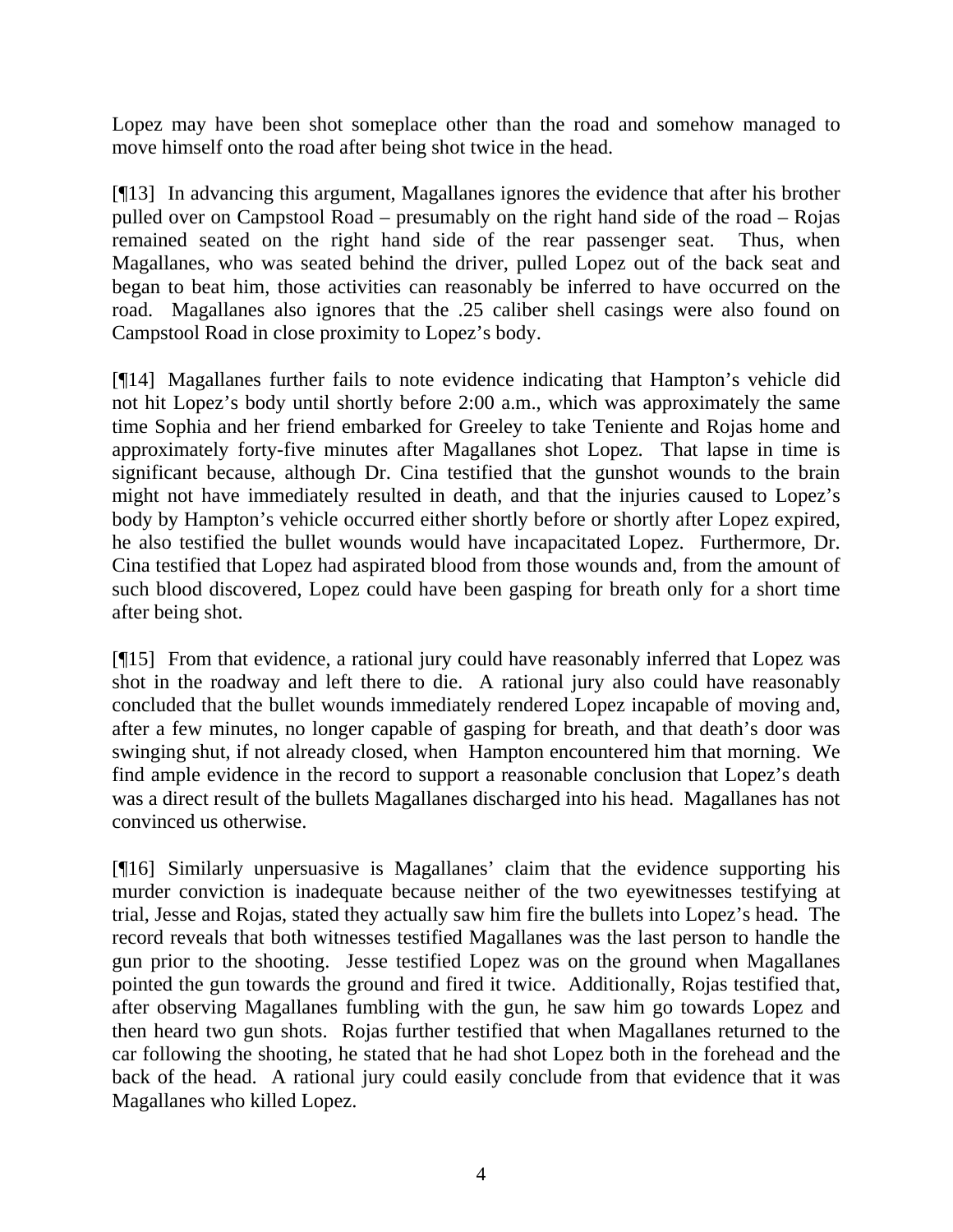[¶17] Magallanes' final claim, as set forth in the title of his argument, is that there "is no physical evidence linking [Lopez] to the crime." Magallanes, however, has not mentioned, let alone developed, this claim in the body of his argument. Needless to say, we will not address it.

### *Issue II – Ineffective Assistance*

[¶18] Magallanes contends that trial counsel rendered ineffective assistance. We evaluate Magallanes' claim under the following standard:

> In reviewing claims of ineffective assistance of counsel, our paramount consideration is whether, in light of all the circumstances, trial counsel's acts or omissions were outside the wide range of professionally competent assistance. *Gleason v. State*, 2002 WY 161, ¶ 44, 57 P.3d 332, [346-47] (Wyo. 2002). An appellant claiming ineffective assistance of counsel must demonstrate on the record that counsel's performance was deficient. *Id*. (citing *Strickland v. Washington*, 466 U.S. 668, 104 S.Ct. 2052, 80 L.Ed.2d 674 (1984)). Ordinarily, he must also demonstrate that prejudice resulted. Under this test, the inquiry is whether or not counsel rendered the assistance a reasonably competent attorney would have offered and, if not, whether his failure to do so prejudiced the defense of the case. *Id*. This two-part test, the Strickland test, is the test we normally apply in reviewing ineffectiveness claims . . . .

> We examine the conduct of defense counsel in light of all the circumstances in determining whether the identified acts or omissions fall outside the ambit of professionally competent assistance, bearing in mind the function of counsel is to make the adversarial testing process work in every case. *Dickeson v. State*, 843 P.2d 606, 609 (Wyo. 1992). The benchmark for judging any claim of ineffectiveness must be whether counsel's conduct so undermined the proper functioning of the adversarial process that the trial cannot be relied upon as having produced a just result. *Gleason*, 2002 WY 161, 57 P.3d 332. We do not evaluate the efforts of counsel from a perspective of hindsight but endeavor to reconstruct the circumstances surrounding the challenged conduct and evaluate the professional efforts from the perspective of counsel at the time. *Dickeson*, 843 P.2d at 609.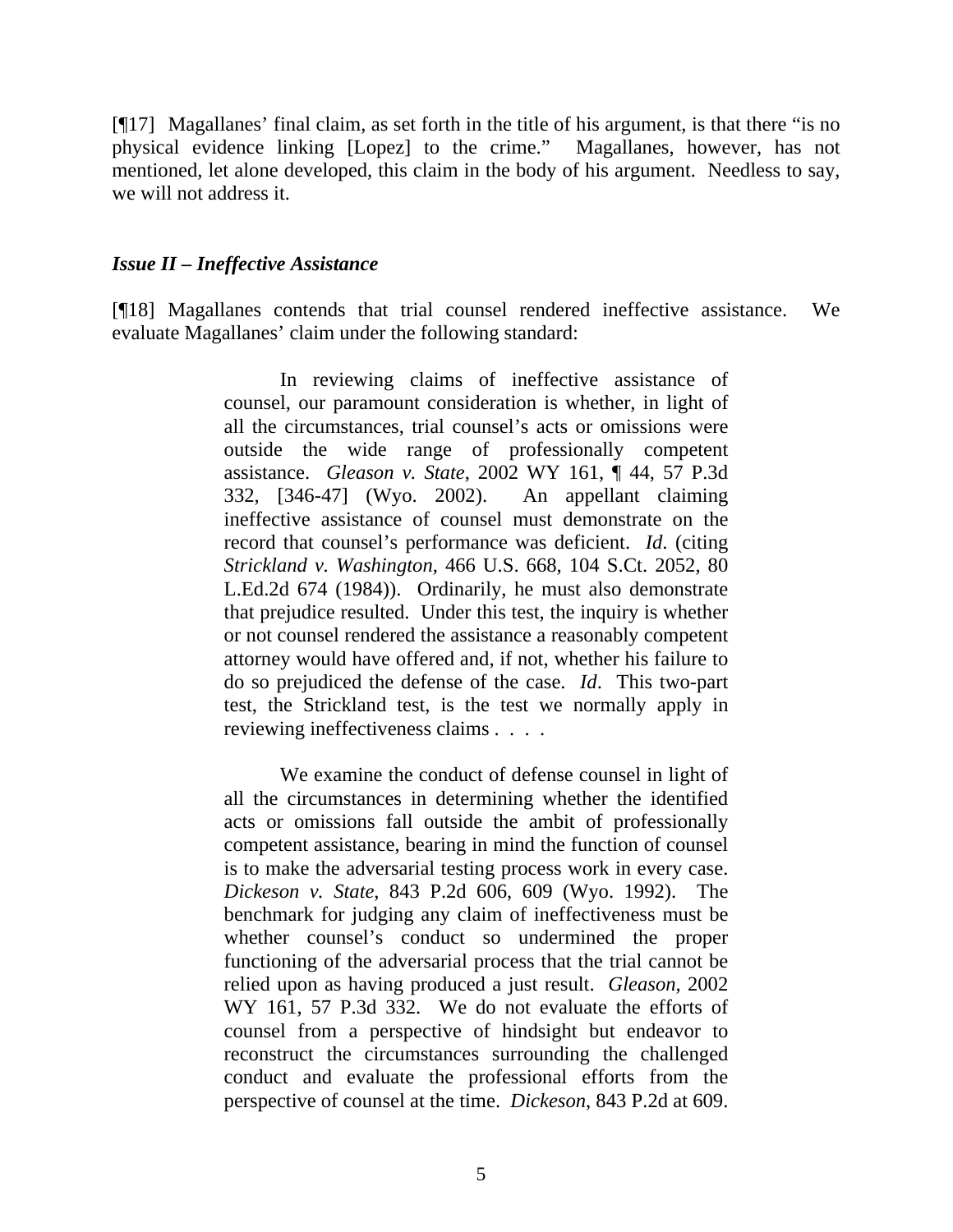We invoke a strong presumption that counsel rendered adequate and reasonable assistance making all decisions within the bounds of reasonable professional judgment. *Id*. The burden is on the defendant to overcome this presumption that, in light of the circumstances, the challenged action or failure of the attorney might be considered sound trial strategy. *Id*.

*Leyva v. State*, 2005 WY 22, ¶ 19, 106 P.3d 873, 878 (Wyo. 2005) (quoting *CLC v. State*, 2004 WY 2, ¶ 11, 82 P.3d 1235, 1238-39 (Wyo. 2004)). We have also stated that an appellant assailing counsel's assistance must provide more than mere speculation or equivocal inferences. *Duke v. State*, 2004 WY 120, ¶ 36, 99 P.3d 928, 943 (Wyo. 2004), *cert. denied*, 544 U.S. 1062, 125 S.Ct. 2513, 161 L.Ed.2d 1113 (2005).

[¶19] Magallanes' allegations of ineffectiveness concern trial counsel's failure to have DNA testing performed on fingernail scrapings taken from Lopez, to have the car driven that night checked for fingerprints and tested for blood or other biological specimens, and to have testing performed on the shirt Lopez left at Sophia's house. Magallanes' attack on counsel's performance rests entirely on his speculation that such testing would have uncovered exculpatory evidence and discounts the possibility that it could have adversely affected the theory of defense presented at trial.

[¶20] The record reveals that Magallanes defended against the charges on the theory that he was not in Cheyenne the night Lopez was killed, that the initial statements given by all who saw Lopez in Cheyenne that night indicated as much, and that those witnesses changed their stories only after being pressured to do so by law enforcement and Lopez's family. Defense counsel drew the jury's attention to such matters during his examination of witnesses and in his opening and closing statements. To complement that defense, trial counsel attacked the State extensively for not having tests performed to identify fingerprints and biological specimens that were gathered, or could have been gathered, during its investigation of the case. That attack, in part, addressed the very items which Magallanes now claims trial counsel should have tested.

[¶21] It is clear from the record that trial counsel's strategy was to use the unknown nature of the untested evidence to Magellanes' advantage by suggesting it would have shown he had no contact with Lopez on the night of the murder, a defense that could not have been pursued had testing of that evidence linked Magallanes to the crime. Trial counsel further argued the State purposely did not test the evidence because it feared the results would weaken its case against Magallanes. Counsel would have had to sacrifice that aspect of Magallanes' defense if he had the evidence tested. When viewed in this context, trial counsel's strategic decision to forego testing was well within sound trial strategy of a reasonably competent attorney. We will not second guess counsel.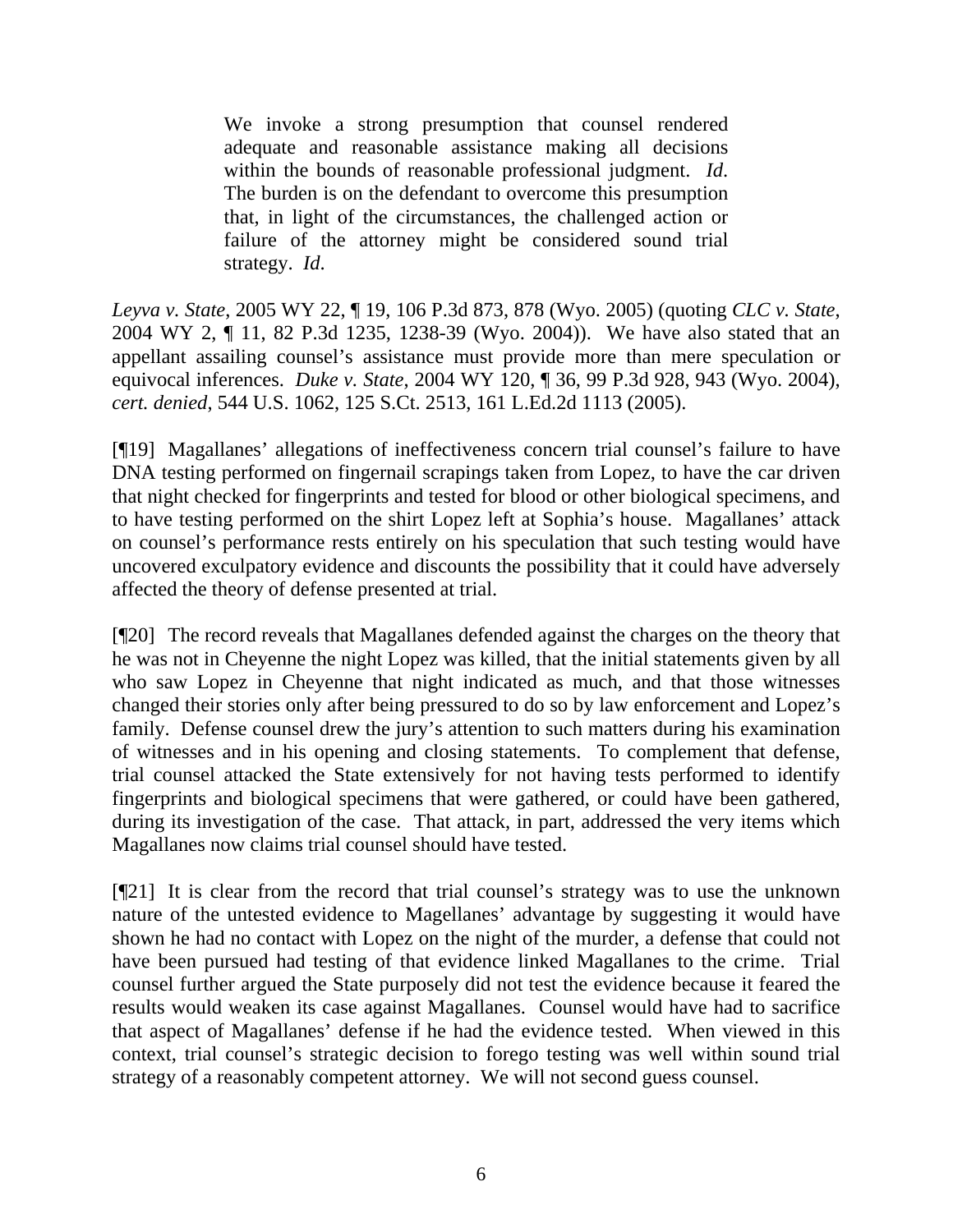# *Issue III – Prosecutorial Misconduct*

[¶22] In his final claim of error, Magallanes identifies several statements made by the prosecutor during closing arguments and argues they constitute misconduct. Specifically, Magallanes claims:

 1. The prosecutor misstated the law as to the State's burden of proof on the conspiracy charge when he stated in rebuttal closing:

> Emilio handed the gun, Jesse handed the gun to Eddie. Which one is it? I don't know. It just doesn't matter. Who cares? The fact is the gun was in his hand. He's the one with the gun. I don't care who gave it to him. He's got the gun. He makes the choice. Bam, twice. Who cares? It just doesn't matter.

> > \* \* \* \*

Ladies and gentlemen, we are here because he executed him. Keep your eye on the ball. I don't care who gave him the gun. He used the gun deliberately twice. He and Emilio, thinking along the same lines, we'll take care of it.

2. The prosecutor improperly vouched for Jesse's credibility by stating:

[Eddie's] the one who pulls Joe out of the car, beats on him. Eddie's the one that takes the gun from Emilio, and you saw Jesse testify from that stand. It was not comfortable for him to have to testify against his own brother. It was difficult, but he had the courage to say, "My brother shot him twice in the head." We had to drag him here, but he testified.

3. The prosecutor misrepresented Jesse's testimony when he said in rebuttal:

The critical thing that the two eyewitnesses and the corroborating evidence tells you is on this particular critical date, this defendant, by the testimony of Jesse Magallanes, who had to point at his own brother and say, "He shot him," Bobby had to point at his cousin and say, "I heard it, but then he told me, 'I shot him twice in the head.'" That's why we're here.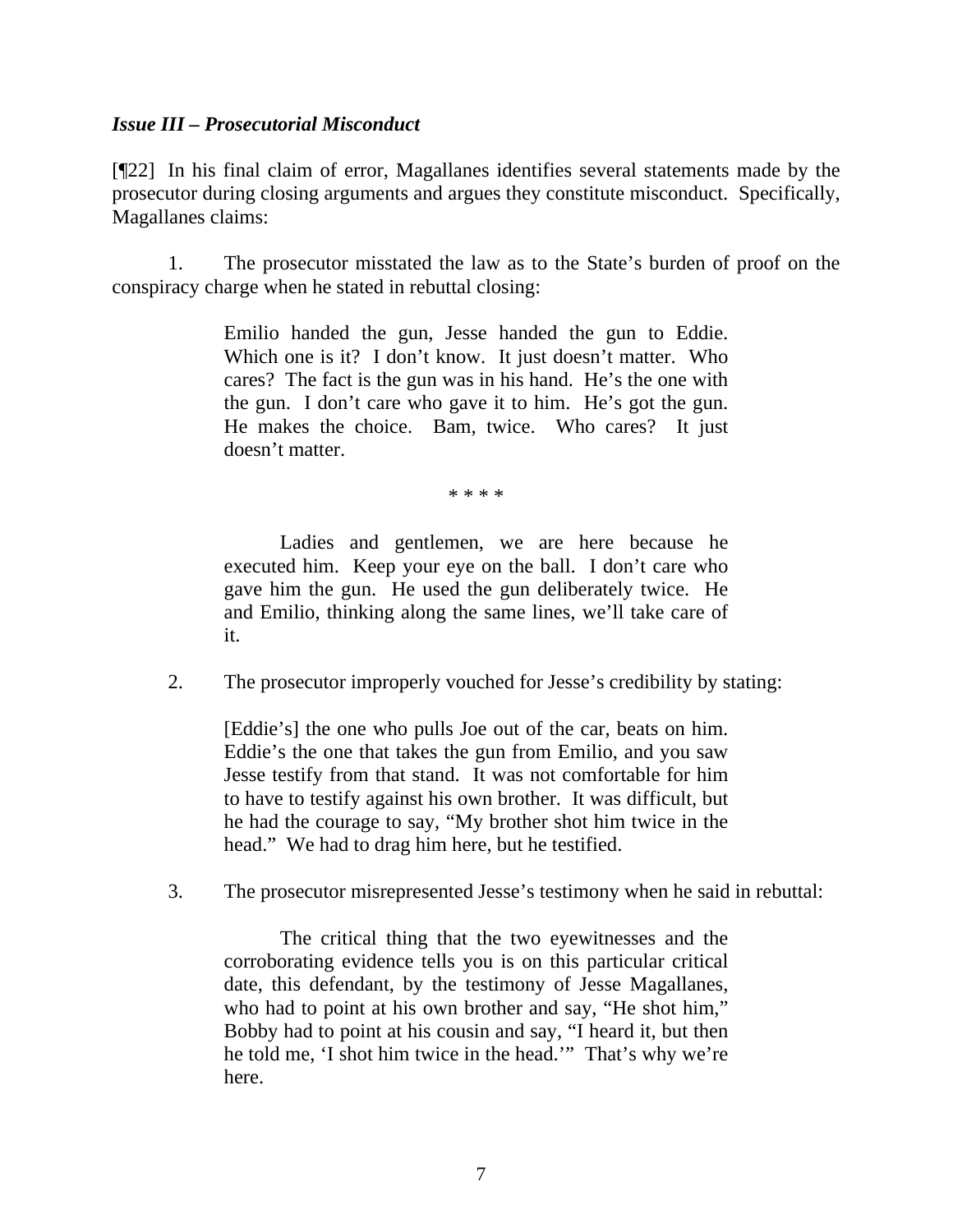4. The prosecutor misrepresented the testimony as to what brand of beer Magallanes and his friends consumed on the night of Lopez's murder by stating in rebuttal:

> Remember in the investigation after all the initial interviews completed by the  $22<sup>nd</sup>$ , what is the one beer they all drank? Bud Light. Bud Light all night long. Bud Light, Bud Light, Bud Light, and Lord Calvert whiskey.

> So there's a Keystone beer can out in the area of the homicide. All they did was overcollect the scene. I would submit that beer can had nothing to do with this case. All they drank was Bud Light, so we knew that we're focused on the investigation, and you move forward. All we had at that scene for physical evidence are the casings and the body of Joe, and Joe's not talking.

[¶23] "Claims of prosecutorial misconduct are settled by reference to the entire record and hinge on whether the accused's case has been so prejudiced as to constitute the denial of a fair trial." *Duke*, ¶ 100, 99 P.3d at 957. This Court judges the propriety of any comment within a closing argument "in the context of the prosecutor's entire argument, considering the context of the statements and comparing them with the evidence produced at the trial." *Id*. (quoting *Wilks v. State*, 2002 WY 100, ¶ 26, 49 P.3d 975, 986 (Wyo. 2002)). We have consistently stated that the purpose of closing argument is to permit both the prosecution and defense counsel to offer ways of viewing the significance of the trial evidence. *Sanchez v. State*, 2006 WY 12, ¶ 19, 126 P.3d 897, 904-05 (Wyo. 2006); *Moe v. State*, 2005 WY 58, ¶ 20, 110 P.3d 1206, 1214 (Wyo. 2005). Prosecutors, like defense counsel, are entitled to review the evidence and suggest to the jury inferences that may be reasonably drawn from that evidence. *Id*.

[¶24] In the instant case, Magallanes did not object at trial to the alleged incidents of misconduct. Therefore, his claims must be evaluated under the doctrine of plain error, which requires: (1) the record be clear as to the incident alleged as error; (2) Magallanes demonstrate the existence of a clear and unequivocal rule of law which was violated in a clear and obvious, not merely arguable, way; and (3) Magallanes prove the error adversely affected a substantial right which materially prejudiced him. *Duke*, ¶ 101, 99 P.3d at 957. In order to satisfy the prejudice prong, Magallanes must demonstrate a reasonable possibility that, in the absence of the alleged errors, the outcome of his trial would have been more favorable to him. *Lopez v. State*, 2004 WY 103, ¶ 56, 98 P.3d 143, 157 (Wyo. 2004).

[¶25] Despite acknowledging his heightened burden of establishing plain error, Magallanes has not presented this Court with a plain error analysis on his misconduct